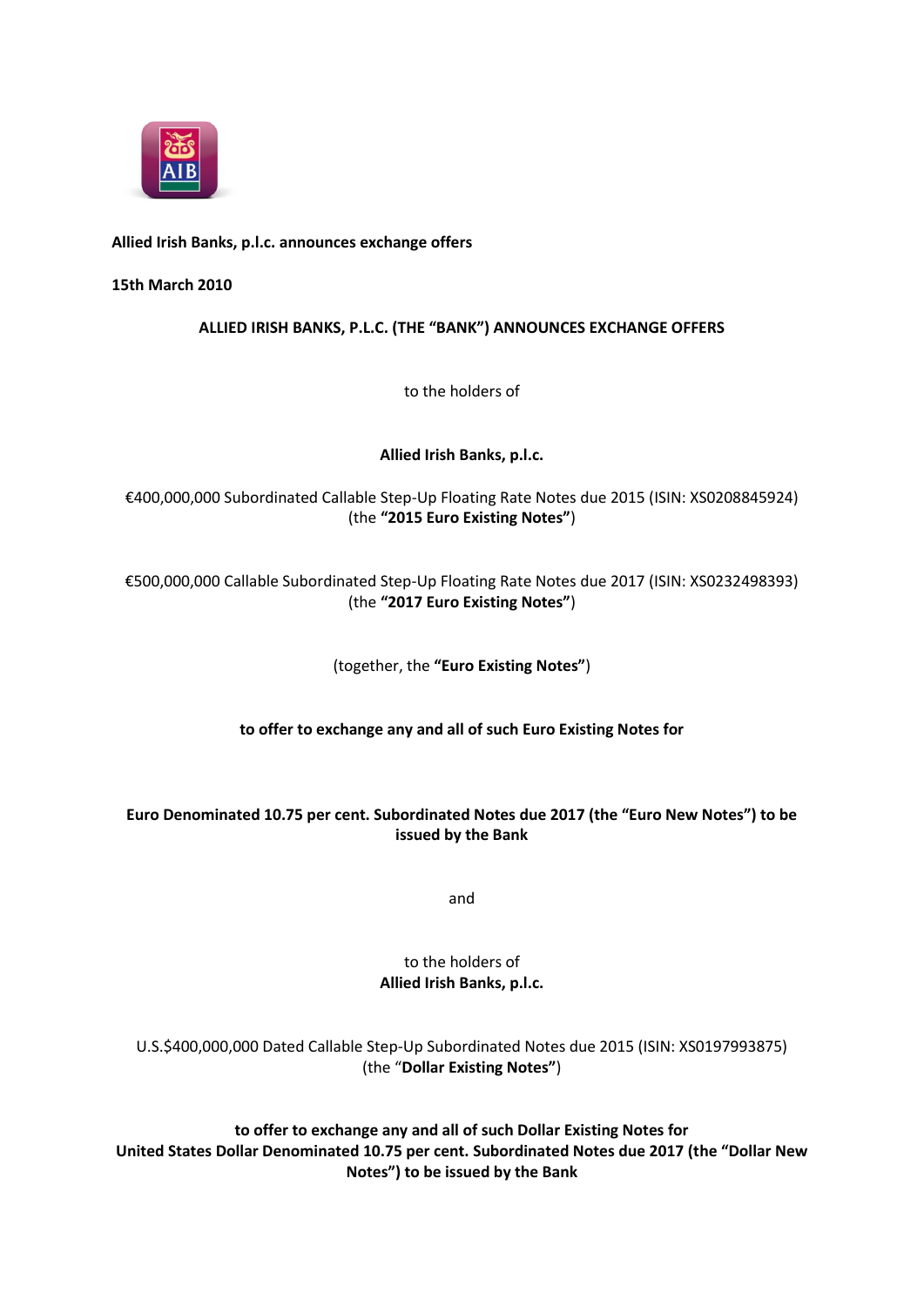## to the holders of **Allied Irish Banks, p.l.c.**

# £700,000,000 Callable Dated Subordinated Fixed to Floating Rate Notes due July 2023 (ISIN: XS0368068937) (the **"2023 Sterling Existing Notes")**

# £500,000,000 Subordinated Callable Fixed/Floating Rate Notes due 2025 (ISIN: XS0214107053) (the **"2025 Sterling Existing Notes"**)

£350,000,000 Subordinated Callable Fixed/Floating Rate Notes due 2030 (ISIN: XS0180778507) (the **"2030 Sterling Existing Notes"**)

(together, the **"Sterling Existing Notes"**

and together with the Euro Existing Notes and the Dollar Existing Notes, the **"Existing Notes"**)

# **to offer to exchange any and all of such Sterling Existing Notes for Sterling Denominated 11.50 per cent. Subordinated Notes due 2022 (the "Sterling New Notes" and together with the Euro New Notes and the Dollar New Notes, the "New Notes"))**

# **to be issued by the Bank**

The Bank has today launched invitations to all holders of the Existing Notes (subject to the offer restrictions set out in the Exchange Offer Memorandum (as defined below)) to exchange any and all of their Existing Notes (the **"Exchange Offers"**) for New Notes, all as more fully described herein and in the Exchange Offer Memorandum.

The purpose of the Exchange Offers is to optimise the capital base of the Bank. Any decisions by the Bank as to whether it will exercise calls in respect of any Existing Notes that are not exchanged pursuant to the Exchange Offers will be taken on an economic basis. Other factors which the Bank will have regard to include prevailing market conditions and conventions, regulatory approval and decisions of the European Commission in respect of the Bank's restructuring plan.

Holders of the Euro Existing Notes, shall only be entitled to exchange the Euro Existing Notes for Euro New Notes. Holders of the Sterling Existing Notes shall only be entitled to exchange the Sterling

and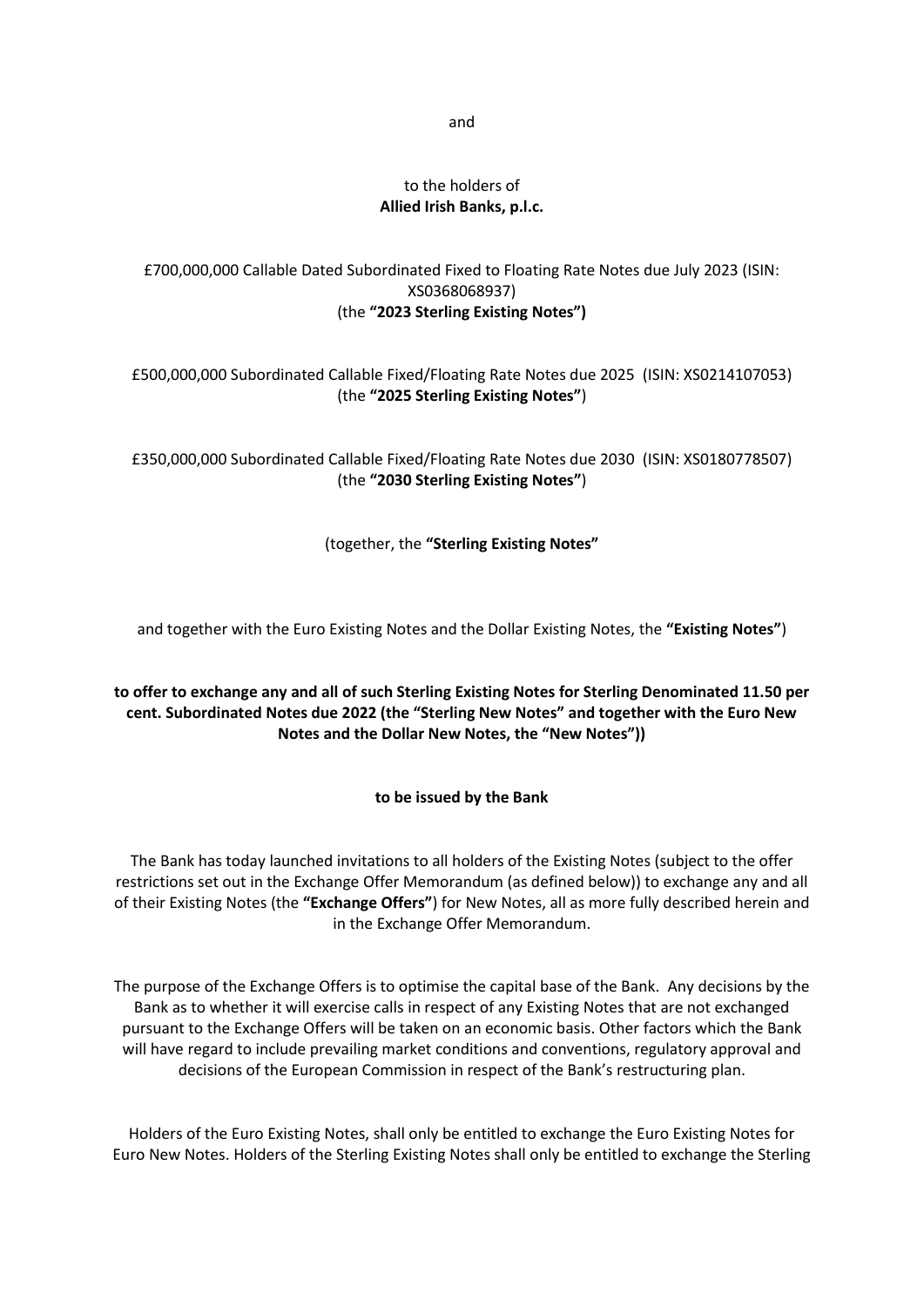Existing Notes for Sterling New Notes. Holders of the Dollar Existing Notes shall only be entitled to exchange the Dollar Existing Notes for Dollar New Notes.

The Exchange Offers are being made upon the terms and subject to the conditions contained in the exchange offer memorandum dated 15 March 2010 (the "**Exchange Offer Memorandum"**), copies of which may be obtained free of charge from Lucid Issuer Services Limited (the **"Exchange Agent"**). Capitalised terms used and not otherwise defined in this announcement have the meaning given in the Exchange Offer Memorandum.

The amount of the New Notes offered in exchange for each £1,000, €1,000 or U.S.\$1,000, as the case may be, in outstanding principal amount of the Existing Notes tendered and accepted for exchange will be determined based on the relevant exchange ratio set out in the table below (the **"Exchange Ratio"**)**.** An amount equal to accrued and unpaid interest on the Existing Notes up to (but excluding) the Settlement Date and a Cash Rounding Amount (if applicable) will be paid in cash on the Settlement Date all as more fully described in the Exchange Offer Memorandum.

|                 | <b>ISIN</b>                | Coupon to                 | Coupon          | <b>First call</b> | <b>Maturity</b>   | Aggregate   | <b>Exchange</b> |
|-----------------|----------------------------|---------------------------|-----------------|-------------------|-------------------|-------------|-----------------|
|                 |                            | first call date           | from first      | date1             | date[1]           | amount      | Ratio (%)       |
|                 |                            |                           | call date to    |                   |                   | outstanding |                 |
|                 |                            |                           | maturity        |                   |                   |             |                 |
|                 | 2015 Euro XS0208845924     | 3 month                   | 3 month         |                   | 23 March 23 March | €400mn      | 80              |
| <b>Existing</b> |                            | <b>EURIBOR</b>            | <b>EURIBOR</b>  | 2010              | 2015              |             |                 |
| <b>Notes</b>    |                            | $+0.30$ per               | $+0.80$ per     |                   |                   |             |                 |
|                 |                            | cent. floating            | cent.           |                   |                   |             |                 |
|                 |                            | rate                      | floating rate   |                   |                   |             |                 |
|                 | 2017 Euro XS0232498393     | 3 month                   | 3 month         | 24                | 24 October        | €500mn      | 75              |
| <b>Existing</b> |                            | <b>EURIBOR</b>            | <b>EURIBOR</b>  | October           | 2017              |             |                 |
| <b>Notes</b>    |                            | $+0.25$ per               | $+0.75$ per     | 2012              |                   |             |                 |
|                 |                            | cent. floating            | cent.           |                   |                   |             |                 |
|                 |                            | rate                      | floating rate   |                   |                   |             |                 |
| <b>Dollar</b>   | XS01979938753 month U.S.\$ |                           | 3 month         | 30 July           | 30 July           | U.S.\$400mn | 80              |
| <b>Existing</b> |                            | LIBOR + 0.30 U.S.\$ LIBOR |                 | 2010              | 2015              |             |                 |
| <b>Notes</b>    |                            | per cent.                 | $+0.80$ per     |                   |                   |             |                 |
|                 |                            | floating rate             | cent.           |                   |                   |             |                 |
|                 |                            |                           | floating rate   |                   |                   |             |                 |
| 2023            | XS0368068937               | 7.875 per                 | 3 month         | 5 June            | Interest          | £700mn      | 91              |
| <b>Sterling</b> |                            | cent. fixed               | Sterling        | 2018              | Payment           |             |                 |
| <b>Existing</b> |                            | rate                      | $LIBOR + 3.50$  |                   | Date falling      |             |                 |
| <b>Notes</b>    |                            |                           | per cent.       |                   | in or             |             |                 |
|                 |                            |                           | floating rate   |                   | nearest           |             |                 |
|                 |                            |                           |                 |                   | to July           |             |                 |
|                 |                            |                           |                 |                   | 2023              |             |                 |
| 2025            | XS02141070535.25 per cent. |                           | 3 month         | 10 March          | 10 March          | £500mn      | 74.5            |
| <b>Sterling</b> |                            | fixed rate                | <b>Sterling</b> | 2020              | 2025              |             |                 |
| <b>Existing</b> |                            |                           | $LIBOR + 1.28$  |                   |                   |             |                 |
| <b>Notes</b>    |                            |                           | per cent.       |                   |                   |             |                 |
|                 |                            |                           | floating rate   |                   |                   |             |                 |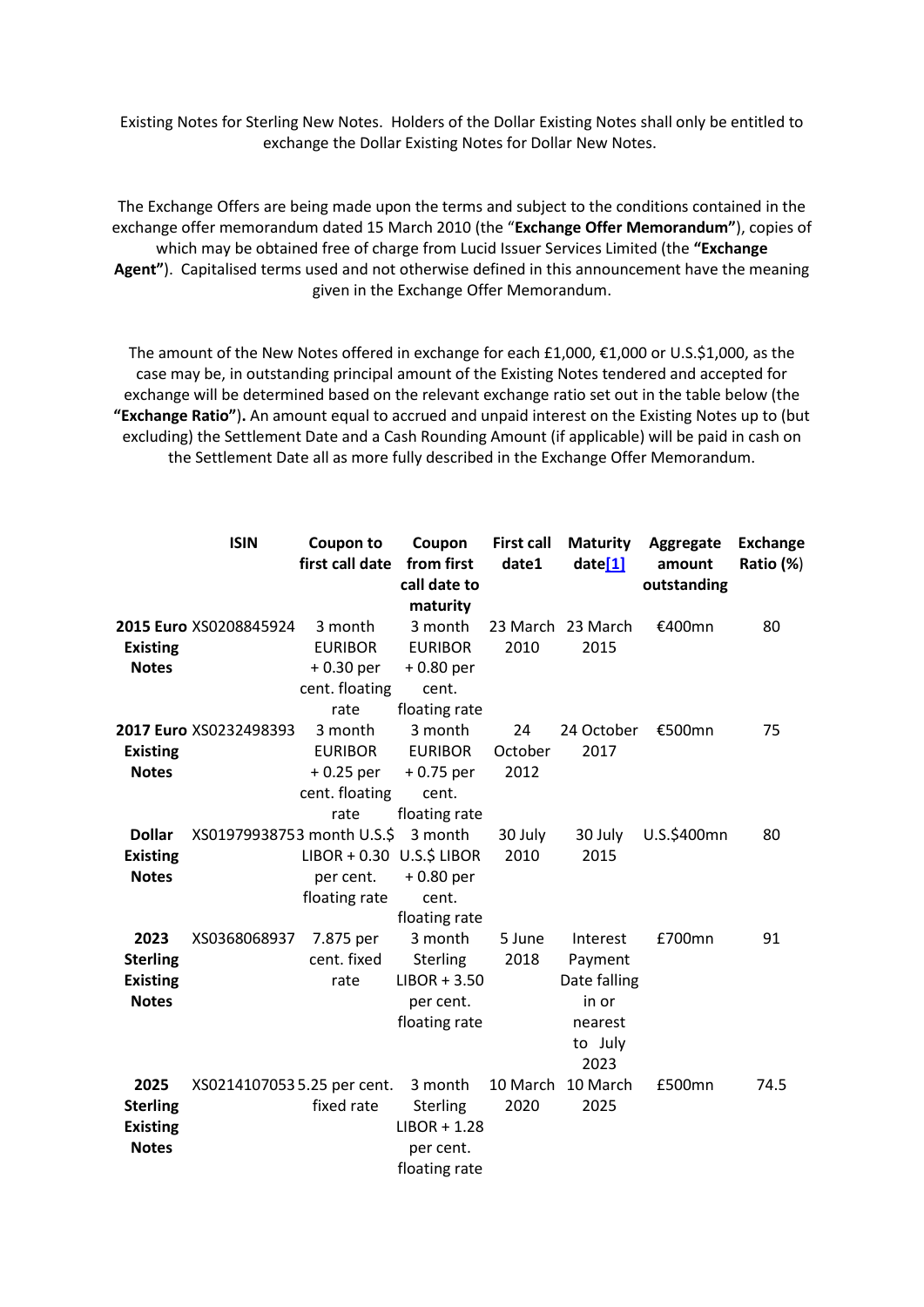| 2030            | XS0180778507 5.625 per |             | 3 month             | -26 | 29                         | £350mn | 74 |
|-----------------|------------------------|-------------|---------------------|-----|----------------------------|--------|----|
| <b>Sterling</b> |                        | cent. fixed |                     |     | Sterling November November |        |    |
| <b>Existing</b> |                        | rate        | $LIBOR + 1.45$ 2025 |     | 2030                       |        |    |
| <b>Notes</b>    |                        |             | per cent.           |     |                            |        |    |
|                 |                        |             | floating rate       |     |                            |        |    |

[\[1\]](http://www.aib.ie/servlet/ContentServer?pagename=PressOffice/AIB_Press_Releas/aib_po_d_press_releases-0_08&cid=1267454455572&poSection=AR&poSubSection=paDA&position=notfirst&rank=top&month=03&year=2010#_ftnref1) Subject to adjustment for non-business days in accordance with the Terms and Conditions of the relevant Existing Notes.

| 2030            | XS0180778507 5.625 per |             | 3 month             | 26                         | 29   | £350mn | 74 |
|-----------------|------------------------|-------------|---------------------|----------------------------|------|--------|----|
| <b>Sterling</b> |                        | cent. fixed |                     | Sterling November November |      |        |    |
| <b>Existing</b> |                        | rate        | $LIBOR + 1.45$ 2025 |                            | 2030 |        |    |
| <b>Notes</b>    |                        |             | per cent.           |                            |      |        |    |
|                 |                        |             | floating rate       |                            |      |        |    |

The Bank will announce its decision whether to accept valid offers of Existing Notes for exchange pursuant to the Exchange Offers together with the final aggregate nominal amount(s) of the Existing Notes accepted for exchange and the aggregate principal amount of the New Notes to be issued on 22 March 2010 at or around 4.00 p.m. London time.

**Each Exchange Offer begins on 15 March 2010 and will expire at 5.00 p.m. London time on 19 March 2010** (such date or time with respect to an Exchange Offer, as the same may be amended, the **"Expiration Deadline"), unless extended, re-opened or terminated as provided in the Exchange Offer Memorandum.** The expected Settlement Date for the Exchange Offers is 29 March 2010.

Holders wishing to offer to exchange their Existing Notes pursuant to the relevant Exchange Offer should do so in accordance with the procedures described under the heading "Procedures for Participating in the Exchange Offers" in the Exchange Offer Memorandum. In particular, to participate in the relevant Exchange Offer, Holders must validly offer for exchange a sufficient amount of each Series of the Existing Notes (the **"Minimum Offer Amount")** to be eligible to receive, in respect of each such Series, a nominal amount of the relevant New Notes of at least the minimum denomination of £50,000 in the case of the Sterling New Notes, €50,000 in the case of the Euro New Notes or U.S.\$100,000 in the case of the Dollar New Notes. In order to participate in, and be eligible to receive New Notes pursuant to the relevant Exchange Offer, Holders must validly offer their Existing Notes for exchange by delivering, or arranging to have delivered on their behalf, a valid Exchange Instruction that is received by the Exchange Agent by (and not validly revoked prior to) the Expiration Deadline.

Subject to applicable law and as provided in the Exchange Offer Memorandum, the Bank may, at its sole discretion, extend, re-open, amend, waive any condition of or terminate the Exchange Offers at any time. Details of any such extension, re-opening, amendment, waiver or termination will be announced as provided in the Exchange Offer Memorandum as soon as reasonably practicable after the relevant decision is made.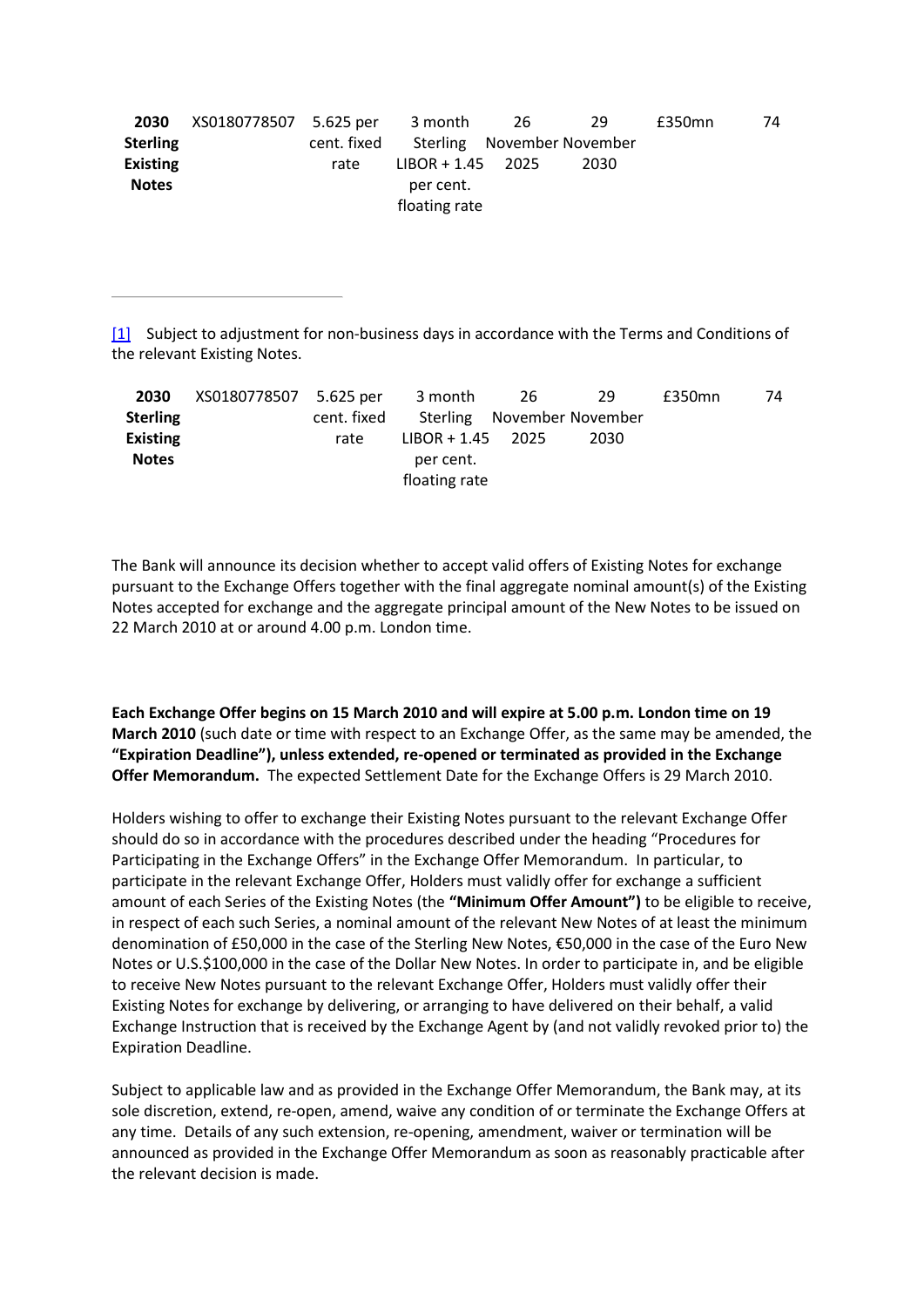**Exchange Instructions submitted pursuant to the relevant Exchange Offer and received by the Exchange Agent will be irrevocable except in the limited circumstances described in the Exchange Offer Memorandum under the heading "Procedures for Participating in the Exchange Offers – Revocation of Exchange Instructions".**

Holders are advised to check with the bank, securities broker or other intermediary through which they hold Existing Notes whether such intermediary would require to receive instructions to participate in the relevant Exchange Offer before the deadlines specified above. The deadlines set by each Clearing System for the submission of Exchange Instructions will also be earlier than the relevant deadlines set out above and in the Exchange Offer Memorandum.

Holders whose Existing Notes are not accepted for exchange by the Bank, or who do not participate in the relevant Exchange Offer, will continue to hold such Existing Notes subject to their terms and conditions.

Any Existing Notes that are not offered for exchange in the relevant Exchange Offer or which are not accepted for exchange by the Bank will remain outstanding.

Holders are advised to read carefully the Exchange Offer Memorandum for full details of, and information on, the procedures for participating in any Exchange Offer.

Requests for information in relation to the pricing of the Exchange Offers should be directed to the Dealer Managers:

> **THE DEALER MANAGERS J.P. Morgan Securities Ltd.** 125 London Wall London EC2Y 5AJ

For information by telephone: +44 (0) 20 7777 1333 Attention: Sebastien Bamsey – Liability Management Email: sebastien.m.bamsey@jpmorgan.com

For information by telephone: +44 (0) 20 7779 2468 Attention: Richard Howard – FIG Syndicate Email: richard.v.howard@jpmorgan.com

> **Morgan Stanley & Co. International plc** 25 Cabot Square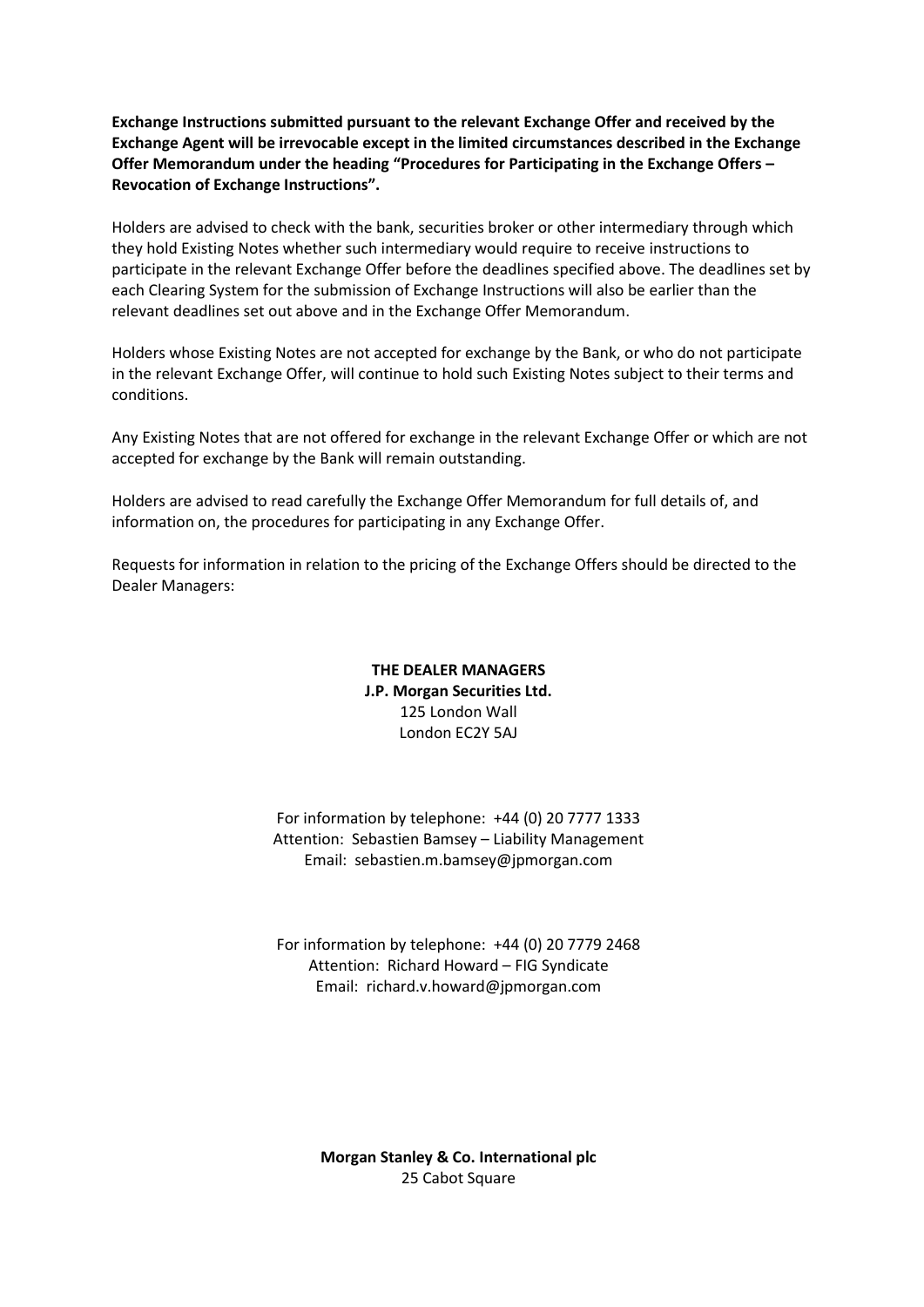## Canary Wharf London E14 4QA

# For information by telephone: +44 (0) 20 7677 5040 Attention: Liability Management Email: liabilitymanagementeurope@morganstanley.com

Requests for information in relation to the procedures for tendering Existing Notes in, and for any documents or materials relating to, the Exchange Offers should be directed to the Exchange Agent:

# **THE EXCHANGE AGENT Lucid Issuer Services Limited** Leroy House 436 Essex Road London N1 3QP

For information by telephone: +44 (0) 20 7704 0880 Attention: David Shilson / Yves Theis Email: aib@lucid-is.com

#### **DISCLAIMER**

This announcement must be read in conjunction with the Exchange Offer Memorandum. This announcement and the Exchange Offer Memorandum contain important information which must be read carefully before any decision is made with respect to the Exchange Offers. If any Holder is in any doubt as to the action it should take, it is recommended to seek its own legal, tax, and financial advice, including as to any tax consequences, from its stockbroker, bank manager, solicitor, accountant or other independent financial adviser. Any individual or company whose Existing Notes are held on its behalf by a broker, dealer, bank, custodian, trust company or other nominee must contact such entity if it wishes to tender such Existing Notes in an Exchange Offer. None of the Bank, the Dealer Managers, the Exchange Agent, or any person who controls, or is a director, officer, employee or agent of such persons, or any affiliate of such persons, makes any recommendation as to whether Holders should tender Existing Notes and/or accept the New Notes in the relevant Exchange Offer.

No offer or invitation to acquire or exchange any securities is being made pursuant to this announcement. Nothing in this announcement or the Exchange Offer Memorandum constitutes an invitation to participate in the Exchange Offers in any jurisdiction in which, or to or from any person to or from whom, it is unlawful to make such an invitation under applicable securities laws. Offers to Exchange Existing Notes pursuant to the relevant Exchange Offer will not be accepted from Holders in any jurisdiction where such invitation or offer to exchange is unlawful.

The distribution of this announcement and the Exchange Offer Memorandum in certain jurisdictions may be restricted by law. Persons into whose possession this announcement or the Exchange Offer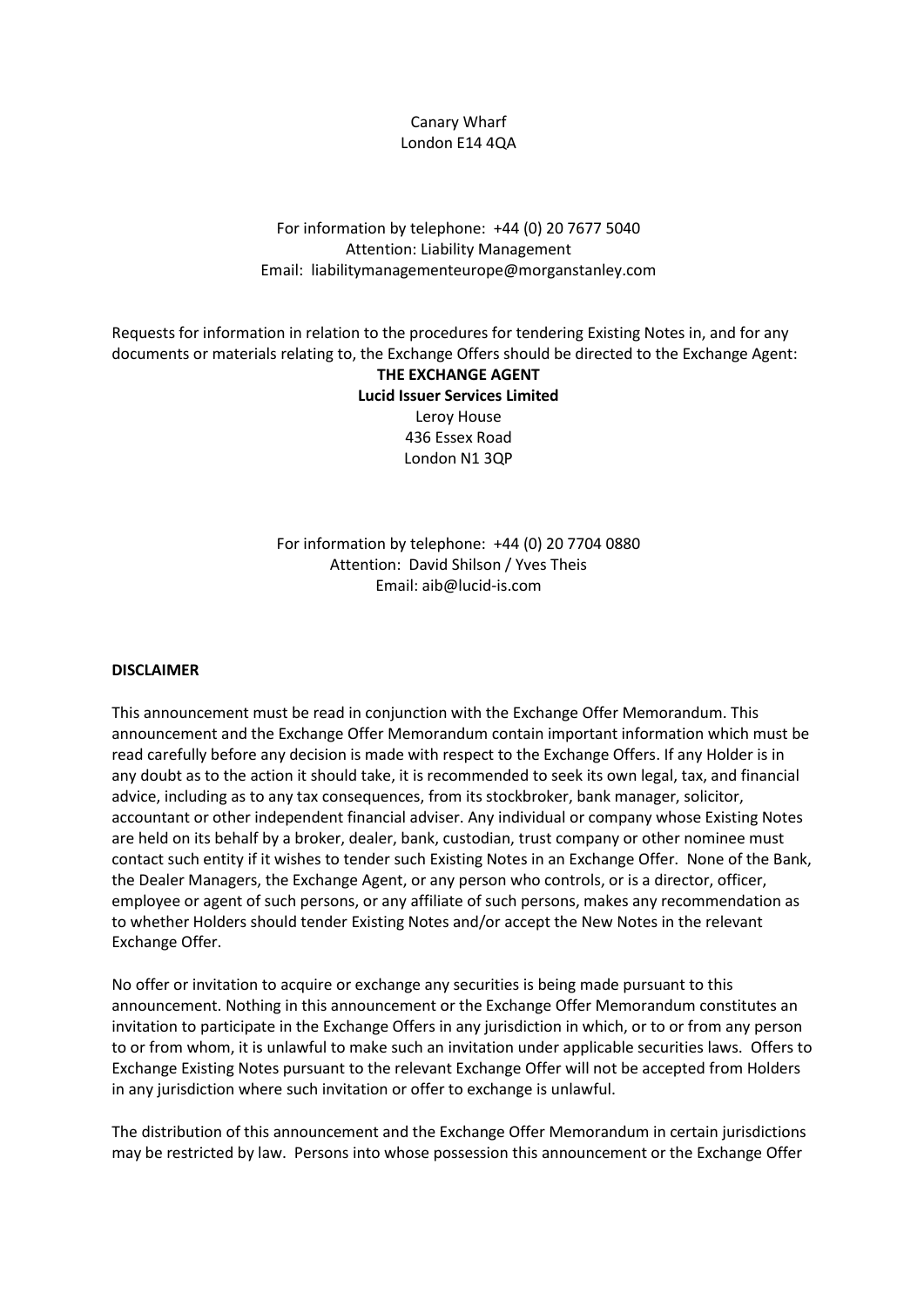Memorandum come are required by each of the Bank, the Dealer Managers and the Exchange Agent to inform themselves about, and to observe, any such restrictions.

#### **OFFER RESTRICTIONS**

Neither this announcement nor the Exchange Offer Memorandum constitutes an offer to sell or buy or the solicitation of an offer to sell or buy the Existing Notes and/or New Notes, as applicable, and offers of Existing Notes for exchange pursuant to the Exchange Offers will not be accepted from Holders in any circumstances in which such offer or solicitation is unlawful. In those jurisdictions where the securities, blue sky or other laws require an Exchange Offer to be made by a licensed broker or dealer and either of the Dealer Managers or any of their respective affiliates is such a licensed broker or dealer in any such jurisdiction, that Exchange Offer shall be deemed to be made by such Dealer Manager or affiliate, as the case may be, on behalf of the Bank in such jurisdiction.

The distribution of this announcement and the Exchange Offer Memorandum in certain jurisdictions may be restricted by law. Persons into whose possession this announcement or the Exchange Offer Memorandum comes are required by the Bank, the Dealer Managers and the Exchange Agent to inform themselves about, and to observe, any such restrictions.

#### **United States**

Each Exchange Offer is not being made, and will not be made, directly or indirectly, in or into, or by use of the mail of, or by any means or instrumentality of interstate or foreign commerce of or of any facilities of a national securities exchange of, the United States or to, or for the account or benefit of, U.S. persons (as defined in Regulation S under the Securities Act). This includes, but is not limited to, facsimile transmission, electronic mail, telex, telephone and the internet. Accordingly, copies of this announcement and the Exchange Offer Memorandum and any other documents or materials relating to the relevant Exchange Offer are not being, and must not be, directly or indirectly, mailed or otherwise transmitted, distributed or forwarded (including without limitation, by custodians, nominees or trustees) in or into the United States or to persons located or resident in the United States or to U.S. persons and the Existing Notes cannot be Offered for Exchange by any such use, means, instruments or facilities or from within the United States or by U.S. persons. Any purported Offer to Exchange Existing Notes resulting directly or indirectly from a violation of these restrictions will be invalid, and any purported Offer to Exchange made by a U.S. person, a person located or resident in the United States or from within the United States or from any agent, fiduciary or other intermediary acting on a non-discretionary basis for a principal giving instructions from within the United States or for a U.S. person will be invalid and will not be accepted.

Each of this announcement and the Exchange Offer Memorandum is not an offer of securities for sale in the United States or to U.S. persons. None of the Existing Notes and the New Notes have been, or will be, registered under the Securities Act or the securities laws of any state or jurisdiction of the United States, and may not be offered, sold or delivered, directly or indirectly, in the United States or to, or for the account or benefit of U.S. persons. The purpose of this announcement and none of this announcement and the Exchange Offer Memorandum is limited to the Exchange Offers, and none of this announcement or the Exchange Offer Memorandum may be sent or given to any person other than in an offshore transaction in accordance with Regulation S under the Securities Act.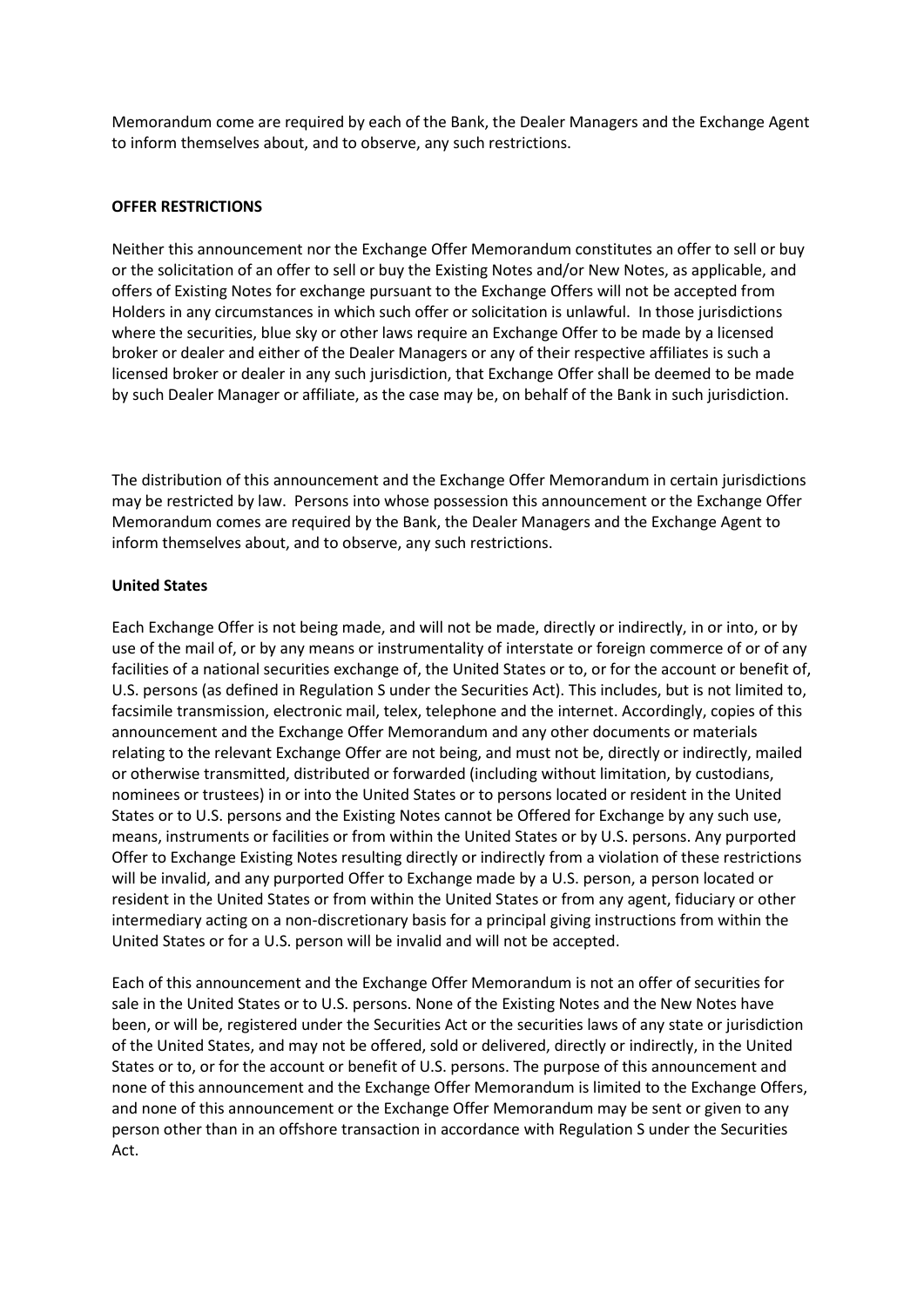Each Holder of Existing Notes participating in the relevant Exchange Offer will represent that it is participating in such Exchange Offer in accordance with Regulation S under the Securities Act and that it is not participating in the relevant Exchange Offer from within the United States nor is it a U.S. person or an agent, fiduciary or other intermediary acting on a non-discretionary basis for a principal giving instructions from within the United States or for a U.S. person.

# **Italy**

The Exchange Offers are not being made, directly or indirectly, in the Republic of Italy. The Exchange Offers, this announcement and the Exchange Offer Memorandum have not been submitted to the clearance procedures of the Commissione Nazionale per le Società e la Borsa ("CONSOB") pursuant to Italian laws and regulations. Neither this announcement nor the Exchange Offer Memorandum nor any other offering material relating to the Exchange Offers, the Existing Notes or the New Notes may be distributed or made available in the Republic of Italy.

# **United Kingdom**

The communication of this announcement and the Exchange Offer Memorandum and any other documents or materials relating to the Exchange Offers is not being made and such documents and/or materials have not been approved by an authorised person for the purposes of section 21 of the Financial Services and Markets Act 2000. Accordingly, such documents and/or materials are not being distributed to, and must not be passed on to, the general public in the United Kingdom, and are only for circulation to persons outside the United Kingdom or to persons within the United Kingdom falling within the definition of investment professionals (as defined in Article 19(5) of the Financial Services and Markets Act 2000 (Financial Promotion) Order 2005 (the **"Order"**)) or within Article 43(2) of the Order, or to other persons to whom it may lawfully be communicated in accordance with the Order.

#### **Ireland**

The Exchange Offers are not being made, directly or indirectly, to the public in Ireland and no offers or sales of any notes or securities under or in connection with such Exchange Offers may be effected except in conformity with the provisions of Irish law including the Irish Companies Acts 1963 to 2009, the Prospectus (Directive 2003/71/EC) Regulations 2005 of Ireland, the European Communities (Markets in Financial Instruments) Regulations 2007 of Ireland and the Market Abuse (Directive 2003/6/EC) Regulations 2005 of Ireland.

#### **Belgium**

The Exchange Offers may not be made in Belgium by way of an offer of securities to the public, as defined in Article 3 §1 of the Belgian Law of 16 June 2006 on public offerings of investment instruments and the admission of investment instruments to trading on regulated markets (the "Prospectus Law"), save in those circumstances set out in Article 3 §2 of the Prospectus Law.

The Exchange Offers are exclusively conducted under applicable private placement exemptions and therefore they have not been and will not be notified to, and this announcement, the Exchange Offer Memorandum or any other offering material relating to the Exchange Offers have not been and will not be approved by, the Belgian Banking, Finance and Insurance Commission ("Commission bancaire, financière et des assurances/Commissie voor het Bank-, Financie- en Assurantiewezen").